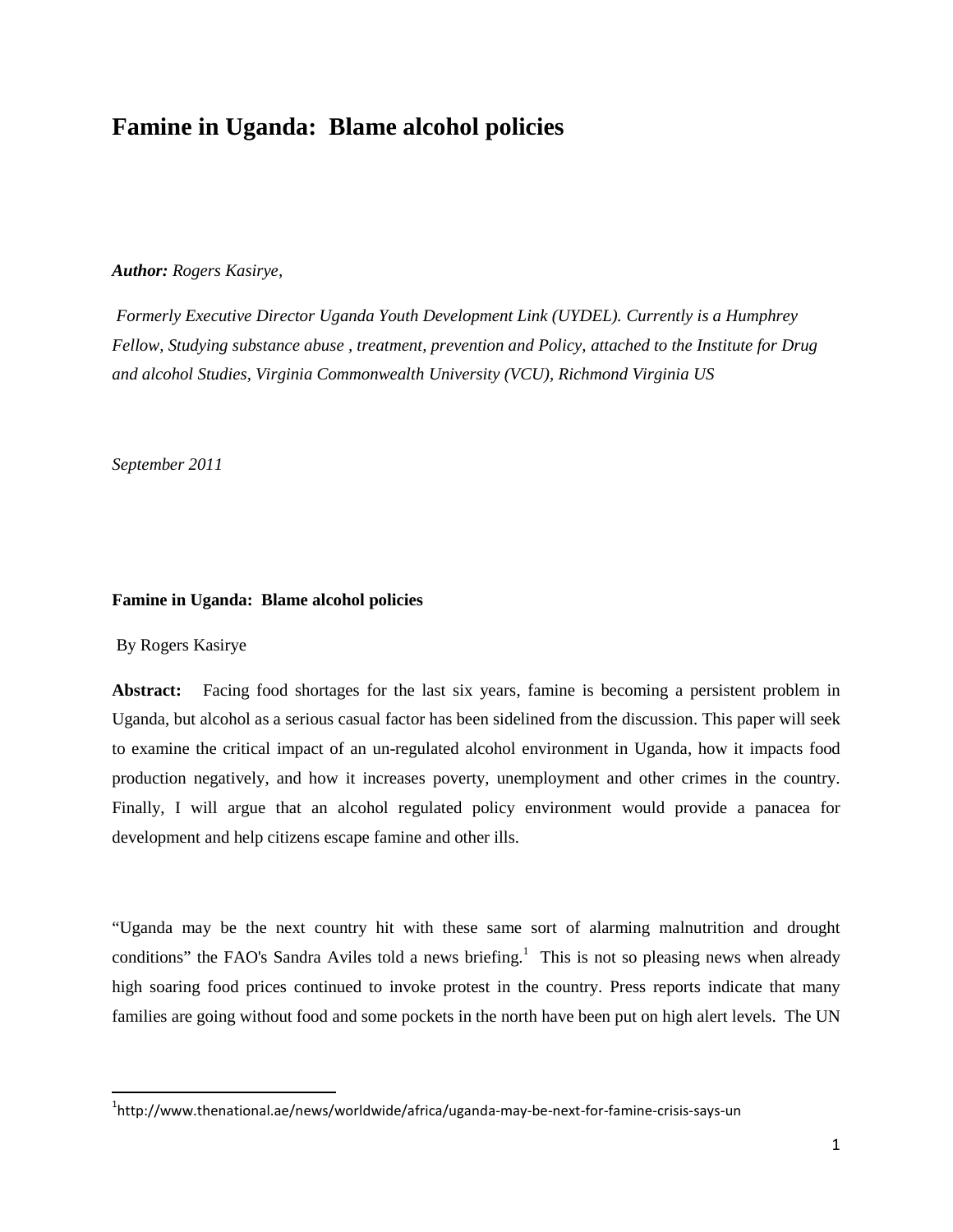defines famine as when at least one in five households faces extreme food shortages, a third of people are suffering acute malnutrition and a minimum of two deaths per  $10,000$  can be attributed to starvation.<sup>[2](#page-1-0)</sup>

In spite the fact that Uganda can boast to be the food basket in the region, it has failed to take advantage of this natural endowment to promote its growth and improve the lives of people caught up in abject poverty. Food shortages have been persistent in the East African region. Uganda has been bouncing in and out of this scenario since 2005 and has only provided a piecemeal food rations to help mitigate the situation. Every time there is a food shortage, senior government officials laments that we are still seen to be assessing the situation (IRIN, 2009).

Food shortages have been attributed to several factors including unreliable weather, high food demands in Southern Sudan, the need to attract good prices, the lack of income generating activities, people selling food for cash, and weak early warning systems (IRIN, 2009). Food aid in the form of grants has come from western countries and East Africa including Uganda itself. Recently the chief US diplomat Hillary Clinton said \$12 million of the \$17 million in new aid would go to Somalia, the worst hit in a drought that has also affected parts of Kenya, Uganda, Ethiopia and Djibouti. "What is happening in the Horn of Africa is the most severe humanitarian emergency in the world today and the worst that East Africa has seen in several decades"<sup>3</sup>[.](#page-1-1)

The humanitarian news analysis recently reported that "Life in Uganda is becoming unbearable because many families are struggling every day to be able to put food on the table for their families. Today, the largest bunch of matooke [plantain, a popular local staple] costs up to 20,000 shillings [\$7.30]; I used to pay half the price in January but my income has remained the same from that time," said James Mukwaya, a father of four with a household of eight people. "We would resort to maize flour but that too hasrisen to 3,200 shillings [\$1.16] per kilo instead of the 1,500 shillings [\$0.54] we used to pay.["](#page-1-2)<sup>4</sup>

**Alcohol and food shortages a new appearance:** Since time memorial people in Uganda have been using excess local food crops to brew alcohol. In the past, Ugandans were more cautious since they were guided by local leaders about the likelihood of food shortages in the future. Now with the current food emergency situation, the social and economic terrain has begun to change shape and the consequences of a bustling brewing industry are now resulting in food shortages. There have been concerted efforts by

<span id="page-1-1"></span><span id="page-1-0"></span><sup>2</sup> ibid

<sup>3</sup> http://www.google.com/hostednews/afp/article/

<span id="page-1-2"></span><sup>4</sup> http://www.irinnews.org/report.aspx?reportid=93481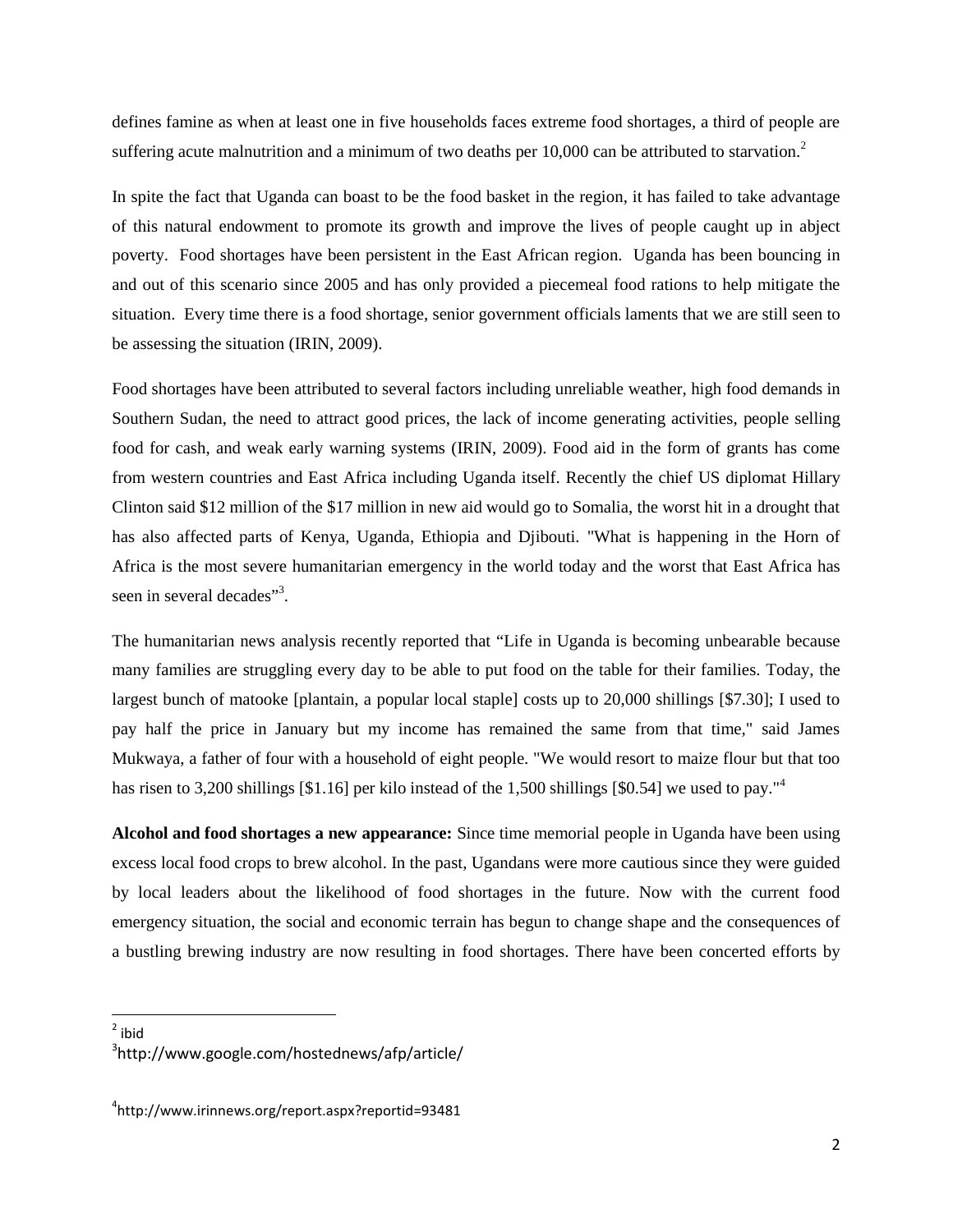South African breweries (Nile breweries) and Diego(East African Breweries)<sup>[5](#page-2-0)</sup> to expand their markets so they are turning to food crops as major raw material to cut costs and improve their profits. Maize and sorghum and cassava production, the major cash crops and main food staples in Uganda have been unregulated and many farmers appear to be selling these crops to meet the brewers' demands, not the public food needs. The Daily Monitor reported Mr. Jenkinson Jinja of the Nile based brewery as saying:

"Most African countries grow a lot of cassava, which makes it a readily available material like sorghum. However, the business motive behind utilizing cassava like sorghum, maize and locally grown barley is to reduce the price of beer by lowering its cost of production. "If you can brew a beer from a cheap local raw material, it would reduce the price of beer and make it more accessible to more people who cannot afford to drink clear beer."(Daily Monitor 2009)

Another East African Breweries Managing Director for Uganda, Ivo Buratovich, agreed that their aim too is to reduce beer prices by using 99% per cent locally produced raw materials in the long term. EABL is using sorghum to produce beer at its Luzira-based factory in Kampala. If the trials, which are expected to end between the next six to 12 months, are successful, SAB Millers is expected to come up with a good and workable business module that it will expand from Ghana and Angola to other African countries. (Daily Monitor, 2009). Most of the breweries focus on their goal to encourage farmers to grow sorghum for better prices and at a larger scale, thereby providing low-end market brands of alcohol at almost half the price of some premium brands.

## **Poor Financial policies and Shying away from negative effect of alcohol:**

Ugandan Finance Minister Syda Bbumba's 2009/10 budget speech encouraged the use of cassava as a raw material so as to lower cost of beer prices and consequently reduce the tax on locally grown materials from 60 per cent to 40 percent. This tax break is one of the biggest tactics the breweries have used to keep the general population and key government people blinded about the devastating effects of alcohol on the country. The breweries have seen their profits soar into the double digits, whereas the majority of Ugandan consumers and farmers have been left starving. In the six months leading up to December,2010, New Vision Newspaper<sup>[6](#page-2-1)</sup> reported that East African Breweries(EABL) posted a 22% growth in pretax profit (165 bn shillings) and that the Great Lakes region is becoming an important market for the group, with sales growing by 221%. In 2011, New vision reported that "EAST African Breweries (EABL) net sales grew by 16%, while profits were up by 10% above the prior year, the regional brewer said in its half-year results released over the weekend.

<span id="page-2-1"></span><span id="page-2-0"></span><sup>&</sup>lt;sup>5</sup>www.uce.co.ug/ris/index.php?option=com...

 $^6$ http://www.newvision.co.ug/D/8/13/614782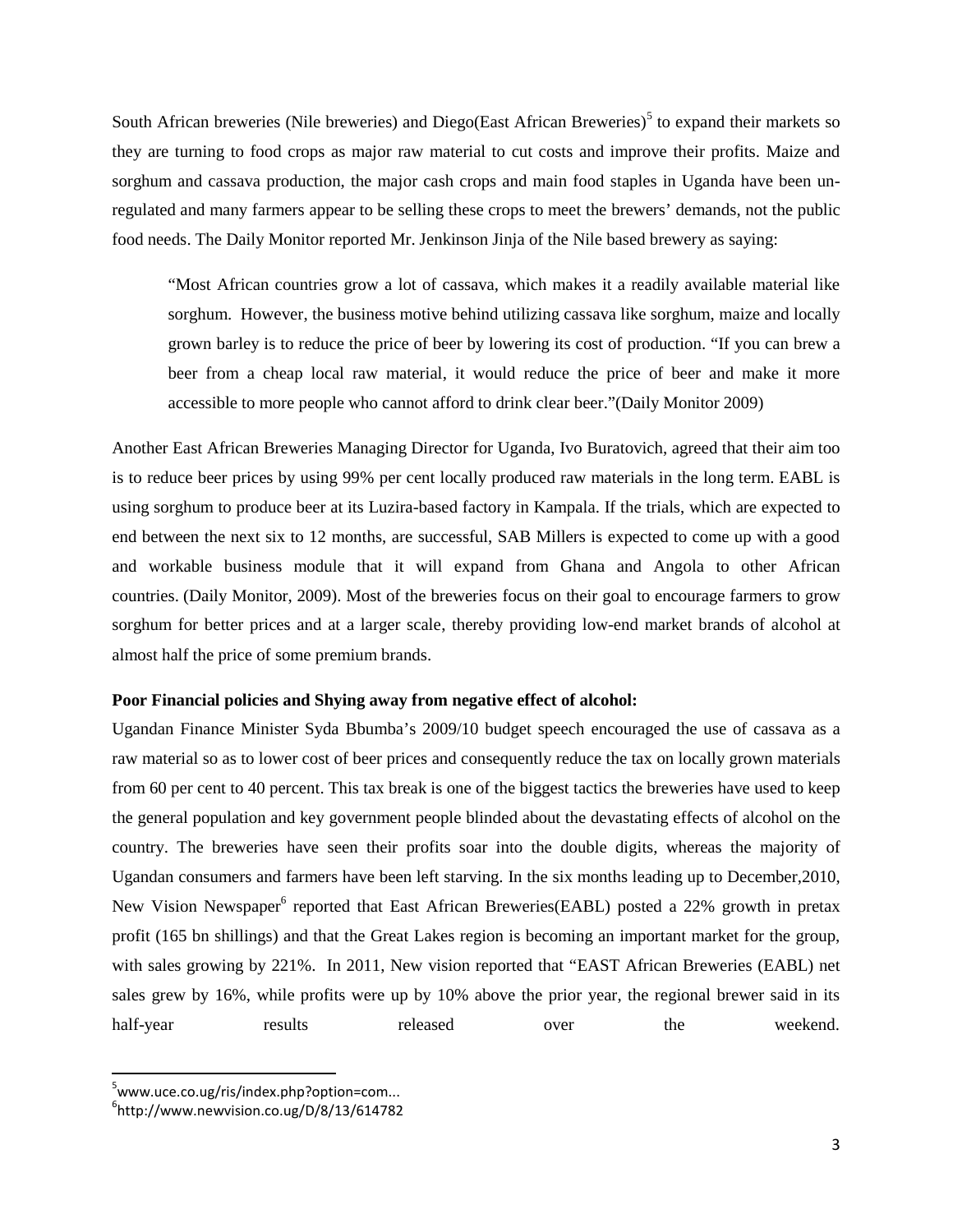Turnover grew by 16% to sh1.26 trillion over last year's turnover of sh1.084 trillion. Profit after tax was sh252b, representing a 2% growth over prior year. The breweries argued that "producing cheaper clear beer would convert people from indigenous alcohol like *tonto*, a local brew made out of bananas, as well as local gins like *kasese* and *waragi*, which can be dangerous and even deadly to people when abused. They further argued that producing cheaper clear bear would boost cassava acreage in the country and make it a more valuable cash crop for farmers. Both the Nile and East African Breweries employ over 15,000 farmers of UNFFE's 200,000 farmers (Monitor 2009). This make matters worse the proliferation of production of local guns make matter worse and people kept drinking more of their times observed a senior staff of youth NGO working on alcohol and substance abuse in Uganda. If these benefits are so real, why are these areas so persistently plagued with famine? Why aren't real incomes trickling into their households? These very regions in Eastern Uganda have also recorded one of the highest levels of alcohol consumption. Central, East and Western regions are also beginning to face the blunt of early and excessive drinking of alcohol. Making beer cheaper is resulting in exploitation and increased burdens on food security, young people are resorting to drinking instead of becoming productive members of the labor force.

Indeed, turning to major food crops to make beer has started to interfere with food security in Uganda. Household heads are selling all their food to get money and end up using it to buy premier cheap beer and other local gins. Because husbands (and wives) are spending more time drinking alcohol, consumption is seriously affecting their contribution in terms of digging and planning for food production, Most of their productive time is spent drinking and then nursing hangovers. Alcohol consumption has been made so cheap and easy by way of small sachet packages (which fit into a shirt pocket). Imbibing excess ethanol (up to 40 percent ethanol), many young people now are found drunk in villages and small trading centers in the wee hours of the morning. Bars and places start selling alcohol as early as 8am, yet this early morning time could be translated into food production time. Generally food production has gone down since most of it has been left to women; more young people are caught stealing food because did not take advantage of the rains when they came to plant food for themselves. During the food crisis in Teso and northern Uganda region in 2009, regional MPs were bitter and accused a government minister by saying "How do you brand us as drunkards when the crops have dried in the gardens? We are disappointed with you and we demand an apology from you and the state minister for agriculture."[7](#page-3-0)

The burden imposed by excess production and sales of alcohol, accompanied by unethical selling methods by the corporate alcohol industry, including unregulated and misleading advertisements, discounting alcohol prices to minors of high alcohol content, hosting free alcohol promotions and

<span id="page-3-0"></span> $^{7}$ http://www.newvision.co.ug/D/8/12/687291